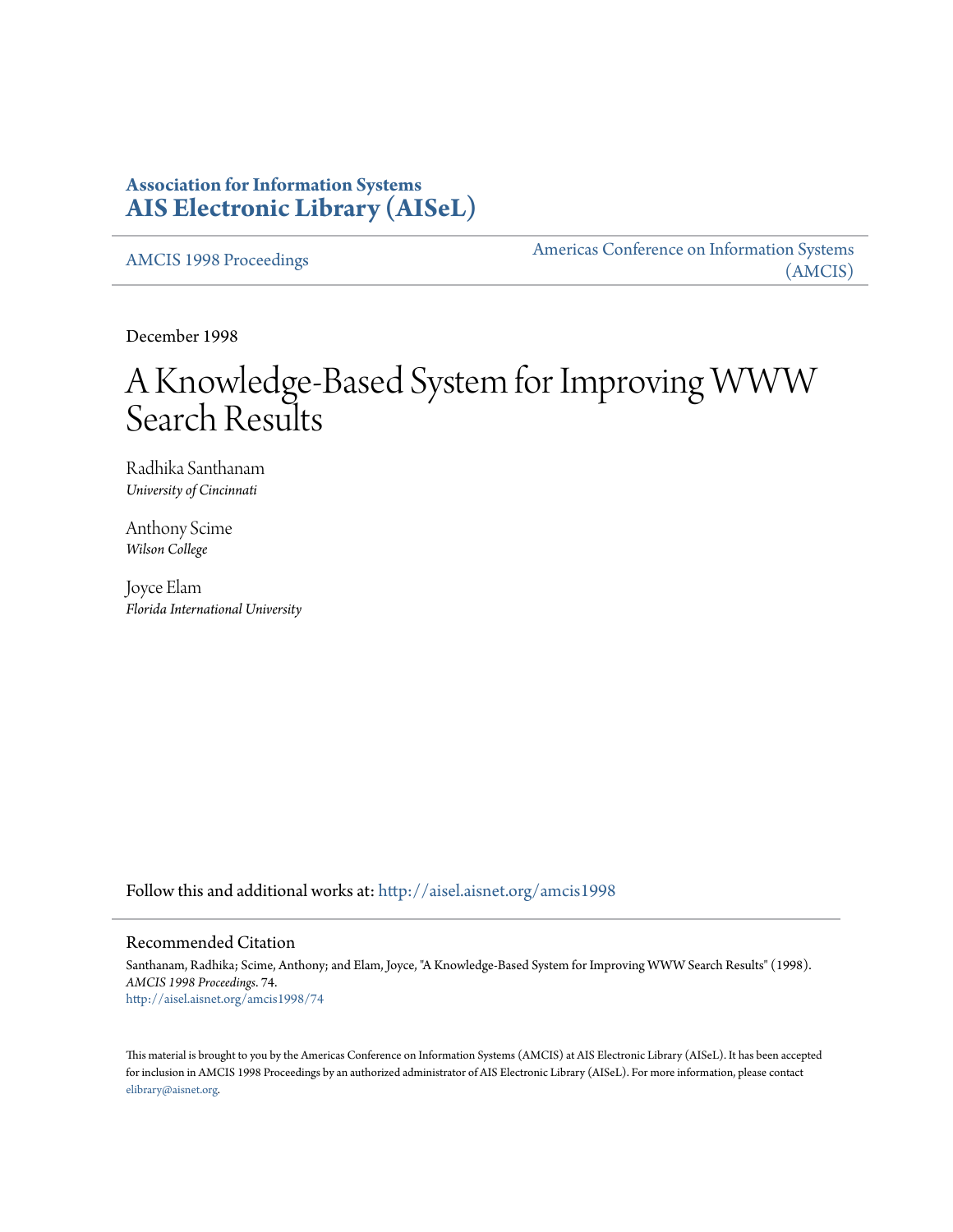# **A Knowledge-Based System for Improving WWW Search Results**

**Anthony Scime'** Business and Economics Department Wilson College

## **Abstract**

*A Web search engine's returned hits are not always ordered to meet the needs of the user. The search results can be improved using heuristics about the structure of Web sites and domain knowledge provided by the user. This paper presents a method for the refinement and reordering of search engine results.*

#### **Introduction**

Web search engines determine a site's quality in response to a search request by matching keywords in the request to keywords representing the site. The resulting sites, hits, are given a score and ranked according to the match of the keywords [KOW97]. The keywords in the query represent the information needs of the user. The resulting score is the value of the site to the needs of the user [TUR96].

Search engines generally list hits in score order. Scoring can be done based on the number of keywords found, keyword frequency, or keyword location [KOW97]. Yet, the ranking systems continue to provide large numbers of sites, and sites not relevant to the user's search request.

This paper proposes a repertory grid rating method to improve the ranking of search results. This method is based upon two constructs. A syntactic evaluation scores a site's classification as a value independent of the current search. A semantic score measures the site's fit to a search hierarchy. The repertory grid combines the two scores to determine a site's overall score.

For example, a search to find office equipment companies in Florida can be viewed as a specialization hierarchy that acts as a description of the user's knowledge in the domain. The root node of this hierarchy is "Florida." This search is interested in Florida businesses, providing the intermediate node "business." Specifically office equipment suppliers are sought. This provides the keyword for the search – "Office Equipment." Figure 1 provides the complete hierarchy.

Florida Business Office Equipment

#### **Figure 1. Florida–Business –Office Equipment Hierarchy**

#### **Syntactic Evaluation of a Site**

The syntactic evaluation is a determination of a site's type. Sites on the Web can be classified on a continuum of possible types – direct hit, page hit, directory hit. These site classifications are general classes to which the sites can be bound.

Pages that provide significant information about a site's content, enough perhaps to satisfy a user's search are a direct hit. Often home pages are direct hits. Sites that are subordinate to a home page belong to the general class of page hit. Typically, these sites contain information about part of the parent's subject. Directory hits are sites that offer links to other sites. The directories generally do not provide information about the subject of the site. Their primary purpose is to lead the user to information containing sites provided by the directory as a service. Directories may be organized by subject, geography, or any other method.

The classifications are not absolute. Many sites may have characteristics of more than one type. For example, a site may belong to a collection of sites, contain a significant amount of information about its topic, and provide links to other sites with even more information. This mixing of classifications creates the continuum on which sites are classified.

To visit each site returned by a search engine is an overwhelming task. Evaluation of a site's type is determined by a syntactic review of the structure of the site's URL and title. The URL generally provides an indication of the site's relative importance in the hierarchy of the site's parent. A URL is composed of the Web server address and the directory structure to the site. The longer the URL, the further away the site is from the server, the root indicating more specialization of content. The title of a site and its relationship to the URL provides a further indication of type. A review of sites, identified similarities that were developed into the heuristics shown in Figure 2.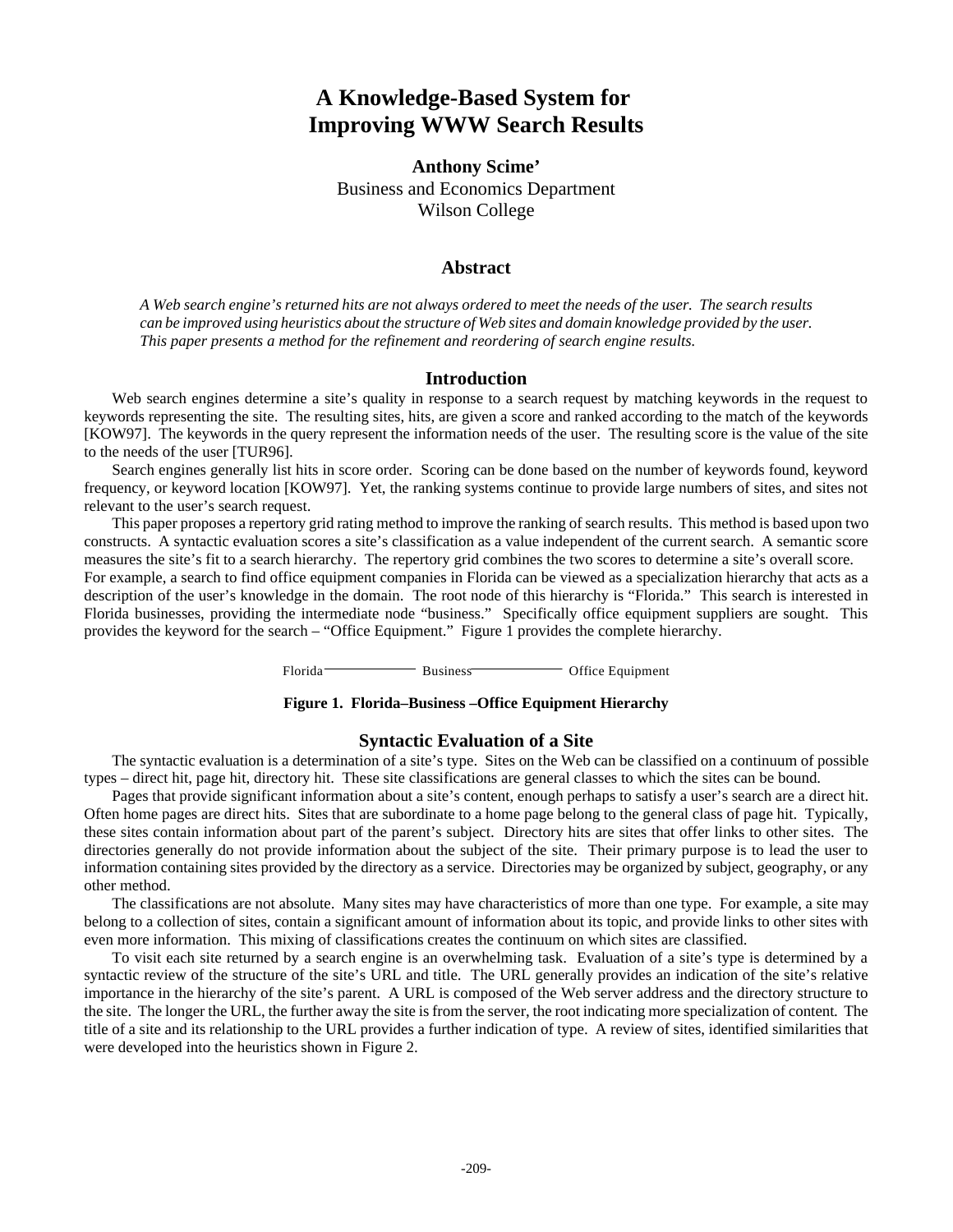Direct hit rules

- 1. A site tends to be a direct hit when there is a word in the title that is a string in the URL before the name domain (i.e., .com, .edu, .gov, .mil, .us, .ca, .au, etc.). This rule does not apply if the word is "www".
- 2. A site tends to be a direct hit when the domain name is the last group of characters in the URL.
- 3. A site tends to be a direct hit when "home" is a word in the title or a string in the URL.

Page hit rules

- 1. A site tends to be a page hit when there is a word in the title that is a string in the URL after the domain name.
- 2. A site tends to be a page hit when the URL does not end in ".htm" or ".html".
- 3. A site tends to be a page hit when a numeric digit is between 5 and 12 places from the end of the URL.
- 4. A site tends to be a page hit when the string "pg" occurs in the URL.

Directory hit rule

A site tends to be a directory hit when one of the words "directory," "add," "ads," "classified," "sponsors," "members," "mall," "index," or "menu" appears as a string in the URL, as a word in the title, or as a word in the summary.

#### **Figure 2. Syntactic Rules**

By assigning numeric values to the site types, each rule can provide a syntactic score. A "direct hit" scores 5, page hit 3, and directory hit 2. Sites that cannot be classified are assigned a score of 1. Multiple classifications by different rules are averaged to place the sites along the site syntactic continuum.

For example, in the search for office equipment providers in Florida a site for the Southern Office Equipment Company was found. The company's home page is titled "Southern Office Equipment Home Page" with a URL of http://www.soffice.com/sofhomel.htm. Using the syntactic rules (Figure 2) this site is a "direct hit" by direct hit rule 1, a "direct hit" by direct hit rule 3, and a "page hit" by page hit rule 1. Overall this site scores 4.333 on the syntactic continuum, by averaging the individual scores  $(5 + 5 + 3 = 4.333$ , Figure 3).

#### **Semantic Evaluation of Sites**

The semantic evaluation is a measure of the number of nodes along the hierarchy, which match a site description. The more nodes in common with the site, the greater the value. Dimensional analysis is used to convert the number of nodes into an ordinal ranking. This allows an accurate comparison of site semantic values [MAR95].

 $r_{\text{alternative}} = 10 - \{[(v_{\text{alternative}} - v_{\text{max}}) / (v_{\text{min}} - v_{\text{max}})] * 10\}$ where:

*ralternative* is the score of the site,

*v*<sub>alternative</sub> is the number of hierarchy nodes in common with the site,

 $v_{min}$  is zero, the minimum number of hierarchy nodes possible to match, and

 $v_{max}$  is the number of nodes in the hierarchy.

The semantic score for a site will fall along the scale 0 to 10. A semantic evaluation was conducted using the hierarchy – Florida – Business – Office Equipment. The Southern Office Equipment Home Page summary contains two of the nodes in the taxonomy - "Office Equipment" and "Florida." The summary is as follows:

For the high-graphics version of our site, click here. For our text-only version, click here. Welcome to Southern Office Equipment. 4424 North Lois Avenue \* Tampa, Florida 33614 (800) 555-7637 \* Fax (813) 555-7517 You can also send us E-mail at:

Using the dimensional analysis:  $r_{\text{alternative}} = 10 - \{[(2 - 3) / (0 - 3)] * 10\} = 6.6667$ ,

and Southern Office Equipment Home Page falls on the semantic construct line as shown in Figure 4.

#### **Repertory Grid**

To determine a site's overall relevance to a user's search request, the product of the syntactic and semantic scores is computed using a repertory grid [SHA87]. The repertory grid score for the Southern Office Equipment Home Page, 28.8889, is the product of the syntactic score, 4.3333, and the semantic score, 6.6667 (Figure 5). Performing this analysis on all sites returned by a search creates a repertory grid with rankings considering the hits quality and content.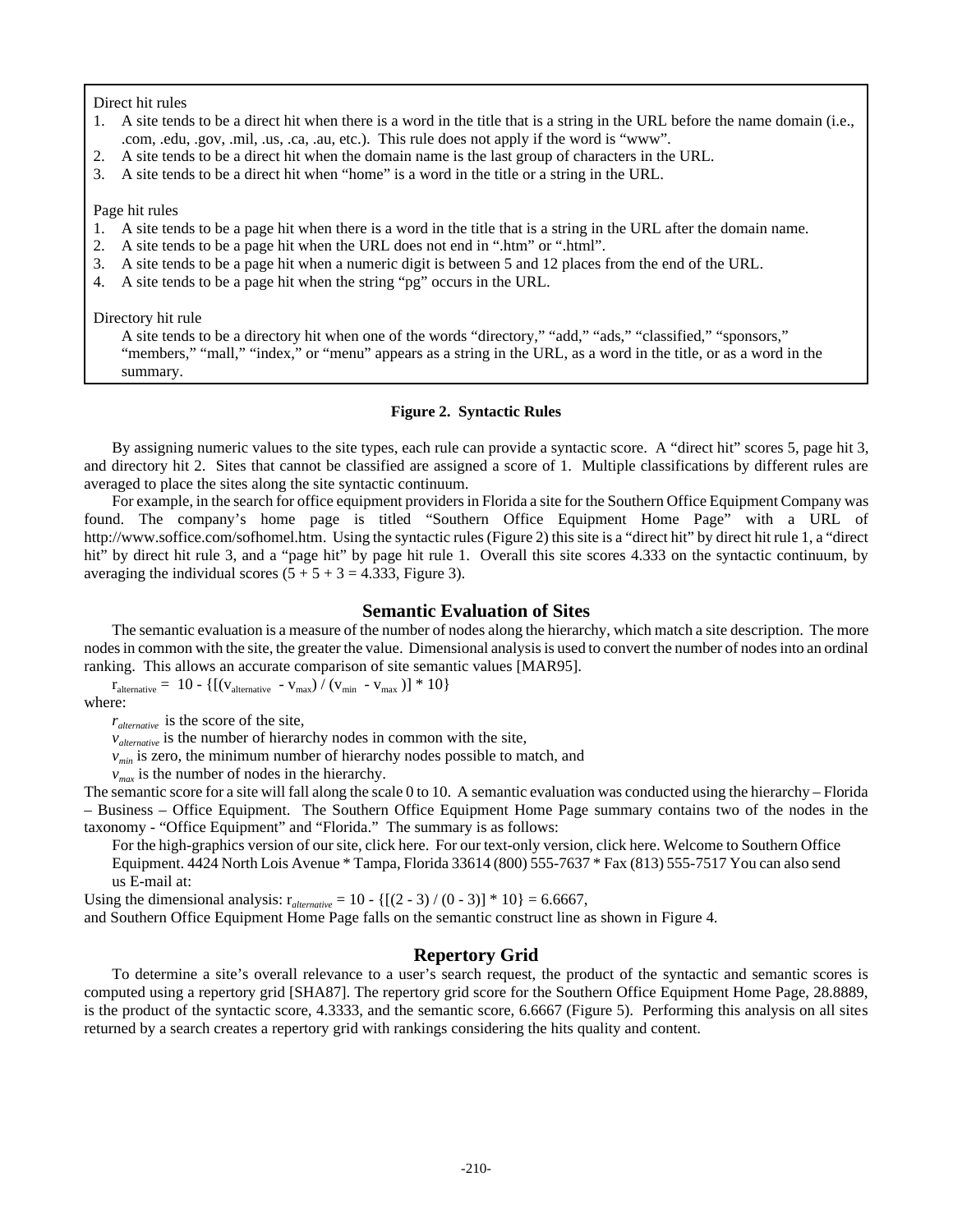

**Figure 4. Semantic Construct Line**



**Figure 5. Repertory Grid**

## **Results**

In the Florida office equipment search, the syntactic and semantic scores combine to create a ranking approach that reorders the original search engine results (Table 1). The direct-hit and page-hit combination for "Southern Office Equipment" gave the highest score, up from sixth place originally. The site "gotwh (sic) energy efficient office equipment," which is not in Florida, does not sell office equipment, and is a directory of other sites, correctly received the lowest score (down from first place). The top two sites are Florida office equipment businesses (originally sixth and seventh), followed by a directory of office equipment businesses in Florida (down from second). The fourth, and fifth sites (up from eight and ninth) are office equipment businesses outside Florida. The seventh site (down from third) is the first one not related to selling office equipment.

Two scoring methods are combined to do the site ranking. The first, syntactic, uses heuristics to determine the quality of the site's information. The second, semantic, considers the user's knowledge of the domain from which the search keyword is derived. This permits an improvement over the search engine ranking based solely on the keyword's relationship to the site.

#### *References*

- [SHA87] Shaw, M. L. G., and Gaines, B. R.; "KITTEN: Knowledge Initiation and Transfer Tools for Experts and Novices;" *International Journal of Man-Machine Studies*; September 1987; pp. 127-134.
- [TUR96] Turtle, Howard R., and Croft, W. Bruce; "Uncertainty in Information Retrieval Systems;" in *Uncertainty Management in Information Systems From Needs to Solutions*, ed. by Motro, A. and Smets, P.; Kluwer Academic Publishers; Boston; 1996; pp. 436-452.
- [MAR95] Martin, M.; *Analysis and Design of Business Information Systems*; 2nd Ed.; Prentice-Hall; Englewood Cliffs; 1995; pp. 290-291.
- [KOW97] Kowalski, Gerald; *Information Retrieval Systems: Theory and Implementation*. Kluwer Academic Publishers; Boston; 1997; pp. 149-177.